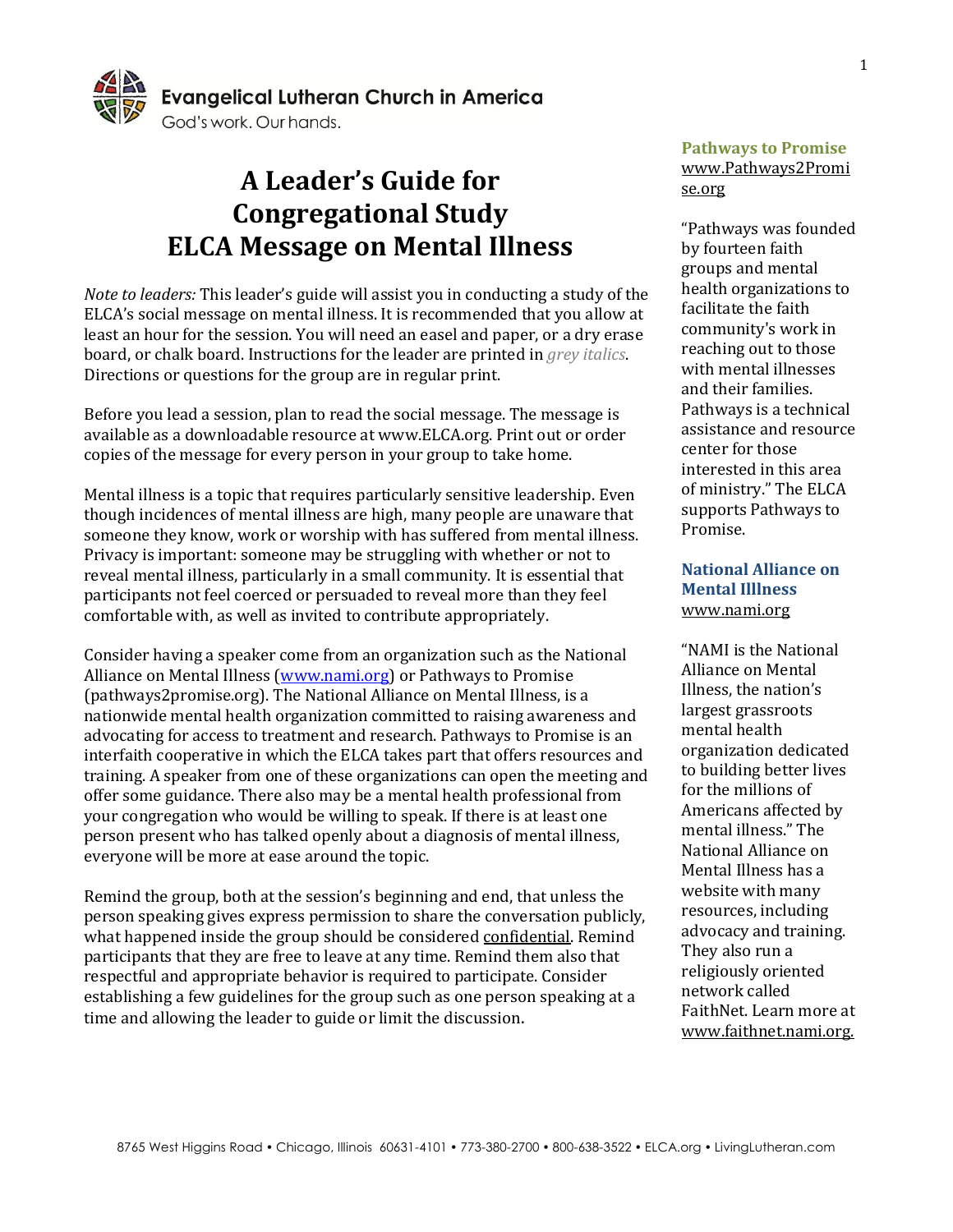

## I. Entering in

*Begin by writing the following definition where everyone can see it.* "A mental illness can be defined as a health condition that changes a person's thinking, feelings or behavior (or all three) and that causes the person distress and difficulty in functioning."

*Choose a scribe (it can be you), and underneath the definition, ask the group to list some mental illnesses of which they are aware. List these mental illnesses across whatever you are writing on, to create columns. You may want to include items such as drug abuse, addiction and anxiety. Underneath each mental illness, list the answers to this question:* What features (symptoms) of this mental illness cause distress and difficulty in functioning?

#### Everyday life is a challenge.

Name some ways in which you think these features could make everyday life difficult.

> (Everyday life includes tasks such as having a job, paying bills and medical expenses, taking care of physical needs, keeping to a treatment and prescription regimen, spending time with family and friends.)

#### Why should we have this conversation?

*Read lines 23-25 from the Message:* "In their lifetimes, one-half of Americans will have a serious mental health condition, but fewer than half of them will receive treatment."

### II. Bible study

*Read Mark 5:1-20 and ask your group to think about the following questions:*

> The Gerasene man "lived among the tombs." Why was he living apart from his village?

Why do you think the people ask Jesus to leave?

Why does the man formerly possessed by demons want to go with Jesus?

What does Jesus tell him to do instead?

How do you think the people the man had lived with reacted when he returned as a healed person?

What might this healing story teach us about how important community is to someone who is experiencing illness?

*Leader*: *Pages 5-8 of the study guide at this URL: [\(www.mentalhealthmini](http://www.mentalhealthministries.net/links_resources/study_guide/mental_illness_study_guide.pdf) [stries.net\)](http://www.mentalhealthministries.net/links_resources/study_guide/mental_illness_study_guide.pdf) has a helpful list of common disorders and symptoms.*

Mark 5:18-20 As he was getting into the boat, the man who had been possessed by demons begged him that he might be with him. But Jesus refused, and said to him, 'Go home to your friends, and tell them how much the Lord has done for you, and what mercy he has shown you.' And he went away and began to proclaim in the Decapolis how much Jesus had done for him; and everyone was amazed.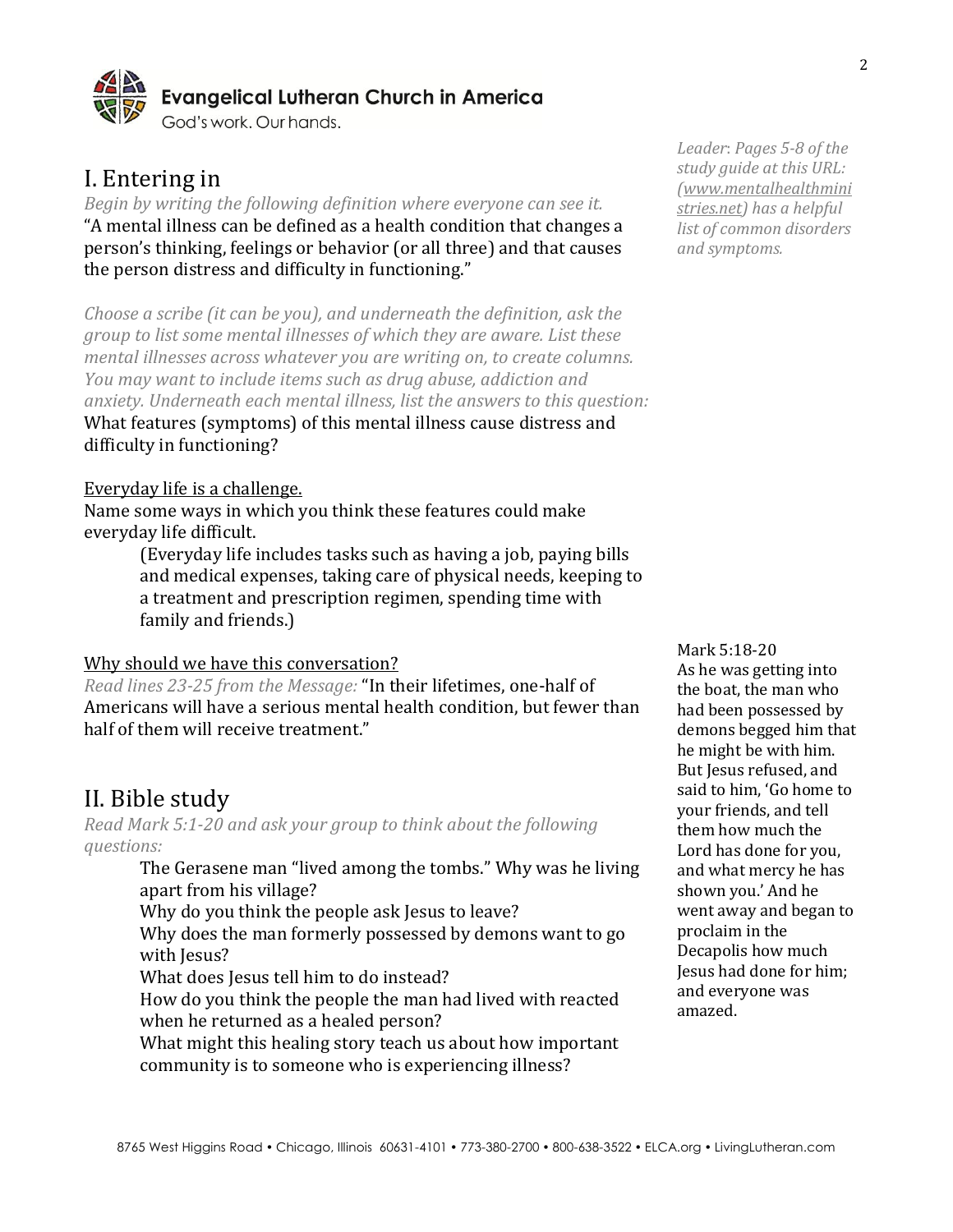

#### Personal reflection

*The Bible story is a transition into discussing how a supportive community (as opposed to the exile that the Gerasene man experienced) can make a difference in the experience of illness.*

*Read aloud the following paraphrase of the message:* One of the most difficult aspects of mental illness for people suffering from mental illness is the sense of isolation mental illness can impose. They may feel isolated from family and friends and cut off from social networks, and it can be difficult to maintain any faith life. (See lines 345-353 in the message.)

*Ask participants to reflect — briefly, and if they feel comfortable — on a time in their lives when they were vulnerable or felt lonely (for example, after a family member died, with diagnosis of an illness, or with depression).*

How were your relationships with others affected? How would you describe your faith life at that time? Was there a community of people who gave you comfort, or who could have given you comfort? What would you have wanted from that community?

*The next question is intended to help the group connect their vocation as a Christian community to their experiences of loneliness and comfort of community.*

Galatians 6:2 urges us to bear the burdens of one another. What are some ways we could bear the burdens of each other in the Christian community when it comes to mental illness? Are there some boundaries to this? If so, what are they? Pastors are urged by the message to refer people with mental illness to the appropriate professional. How does referral relate to the bearing of burdens?

## III. What the church can do

*The last part of the study is intended to help the group focus on its own setting relative to the message, and to begin to see possibilities for action*.

#### The message gives four areas where the church can act on mental illness:

A. Being the body of Christ

Read lines 450-455 of the message. In what ways is vulnerability present and in what ways is vulnerability hidden where you worship?

#### *Optional Question:* Are there other images you have in mind from the Bible and the church regarding mental illness?

*Leader: think of King David's mourning for Absalom in 2 Samuel 19, Jesus in Garden of Gethsemane in Mark 14 and Matthew 26, and the anguish of Psalms.* 

Galatians 6:2: "Bear one another's burdens, and in this way you will fulfill the law of Christ."

"As Christ was not afraid to be vulnerable, or to show his wounds, the church when living faithfully as the body of Christ is not afraid to be vulnerable and wounded. When people with mental illness are present as full members, as their true selves, the church as the body of Christ is both wounded and authentic. Their willingness to be present as vulnerable is a gift and is itself a form of service, and a reminder to the church that true freedom is found in service." (ELCA Message, lines 450-455)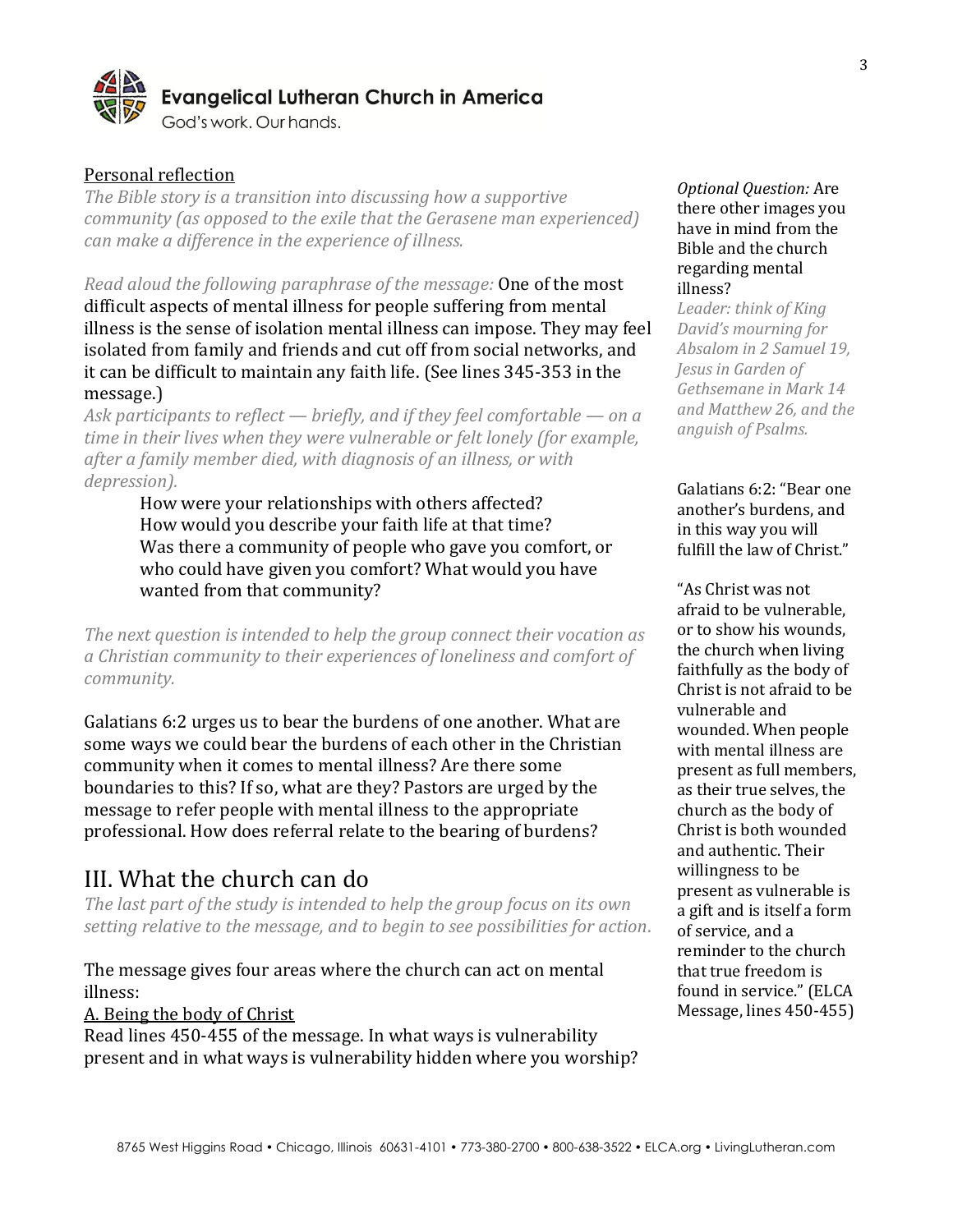

How would someone in your congregation feel about talking openly regarding a diagnosis of mental illness? For example, how might the reception of this news be different than if someone were to reveal a diagnosis of cancer?

What might members of your congregation think would be most useful to someone experiencing mental illness? What might be most helpful to their family?

If anyone in your congregation has died by suicide, how was it handled?

#### B. The church's healthcare

How does your congregation care for the health of its members? In what ways could your congregation give attention to the mental health of its members? (Resources are on the side of this page.)

#### C. Preparation for clergy and other rostered leaders

What do you know of your pastor's and other leaders' preparation for counseling people suffering from mental illness? How could your congregation support your leaders in this? How could your congregation support your rostered leaders in caring for their own mental health?

#### D. Public voice

What issue regarding mental illness do you think your congregation would find most pressing? (i.e., lack of access to care, veterans, the criminal justice system) How could you find out? Who could help you address this?

### IV. Conclusion

#### Countering dis-grace and isolation

The message concludes with the following statement: "By answering its call to enter into the companionship of suffering, the church eases the isolation and alienation experienced by those who suffer from the effects of mental illness. Answering this call is at the heart of the church's response to mental illness" (lines 557-560).

How has your group's discussion of bearing the burdens of one another helped you to think about this section of the message?

#### Pathways to Promise

offers a training for clergy called "Pathways to Understanding" that can be ordered through the website. The site also has a section on pastoral crisis intervention (www.pathways2prom ise.org/crisis/index.ht m).

#### **National Alliance on**

**Mental Illness** has a page regarding different aspects of public policy on its website [\(www.nami.org/templ](file:///C:/Users/Connie_Sletto/AppData/Local/Microsoft/Windows/Temporary%20Internet%20Files/Content.Outlook/0K478B04/www.nami.org/template.cfm%3fsection=About_Public_Policy) [ate.cfm?section=About\\_](file:///C:/Users/Connie_Sletto/AppData/Local/Microsoft/Windows/Temporary%20Internet%20Files/Content.Outlook/0K478B04/www.nami.org/template.cfm%3fsection=About_Public_Policy) Public Policy)

#### **Pathways to Promise**

has resources such as a page on the impact of mental illness on families [\(www.pathways2prom](file:///C:/Users/Connie_Sletto/AppData/Local/Microsoft/Windows/Temporary%20Internet%20Files/Content.Outlook/0K478B04/www.pathways2promise.org/family/impact.htm) [ise.org/family/impact.](file:///C:/Users/Connie_Sletto/AppData/Local/Microsoft/Windows/Temporary%20Internet%20Files/Content.Outlook/0K478B04/www.pathways2promise.org/family/impact.htm) [htm#stigma\)](file:///C:/Users/Connie_Sletto/AppData/Local/Microsoft/Windows/Temporary%20Internet%20Files/Content.Outlook/0K478B04/www.pathways2promise.org/family/impact.htm), as well as a National Training Initiative. You can download presentations from the Pathways website.